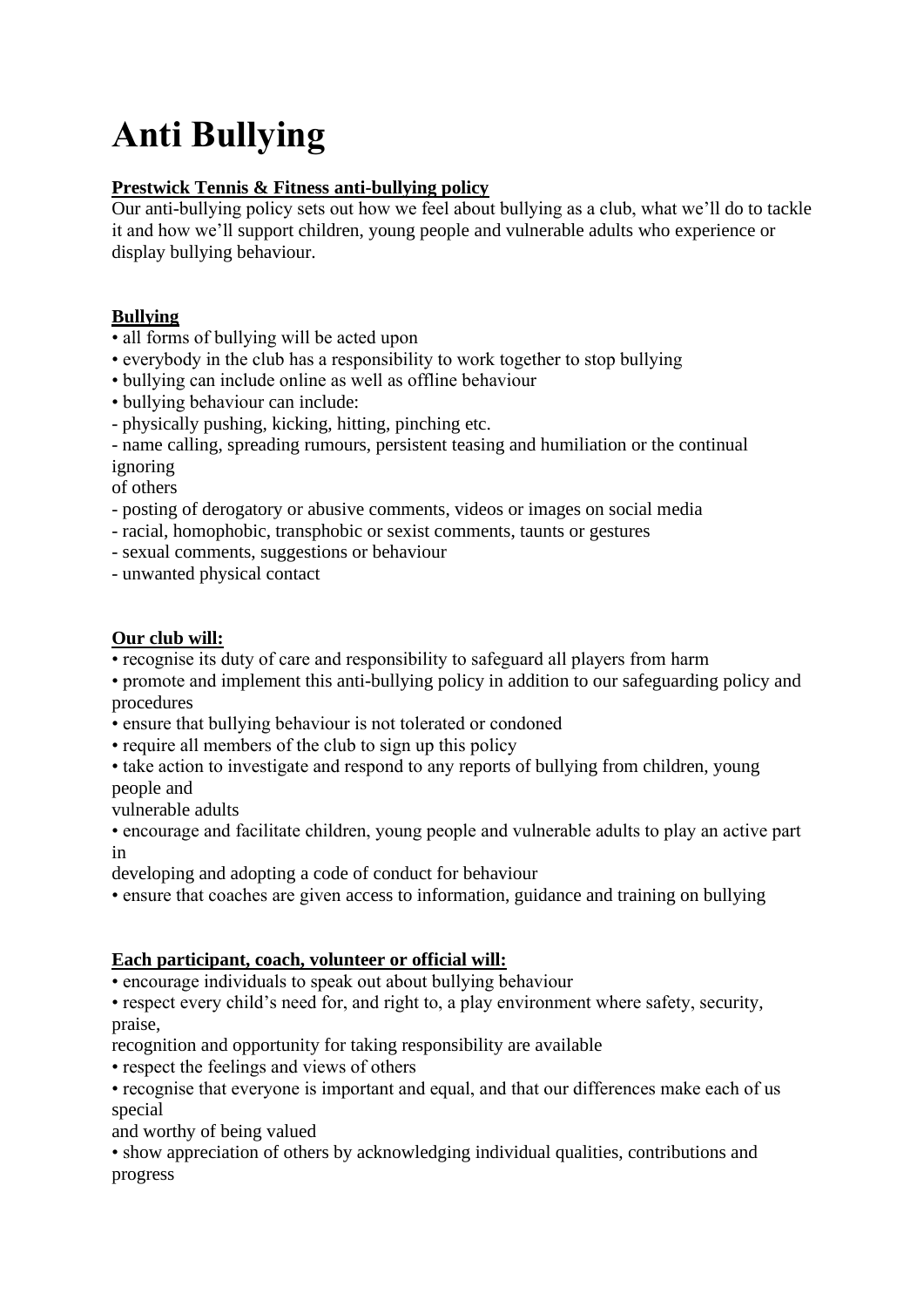• ensure safety by having rules and practices carefully explained and displayed for all to see • report incidents of bullying behaviour they see – by doing nothing you are condoning the behaviour

#### **Supporting children and vulnerable adults**

• we'll let children and vulnerable adults know who will listen to and support them

• we'll create an "open door" ethos where children and vulnerable adults feel confident to talk to an

adult about bullying behaviour or any other issue that affects them

• potential barriers to talking (including those associated with a child's or vulnerable adult's disability or

impairment) will be acknowledged and addressed at the outset to enable children and vulnerable

adults to speak out

• we'll make sure children and vulnerable adults are aware of helpline numbers

• anyone who reports an incident of bullying will be listened to carefully and reports will be taken seriously

• any reported experience of bullying behaviour will be investigated and will involve listening carefully to all those involved

• children and vulnerable adults experiencing bullying behaviour will be supported and helped to uphold their right to play and live in a safe environment

• those who display bullying behaviour will be supported and encouraged to develop better relationships

• we'll make sure that sanctions are proportionate and fair

### **Support to the parents/guardians**

• parents or guardians will be advised on the club's bullying policy and practice

• any experience of bullying behaviour will be discussed with the child's parents or guardians

• parents will be consulted on action to be taken (for both victim and bully) and we'll agree on these actions together

• information and advice on coping with bullying will be made available

• support will be offered to parents, including information from other agencies or support lines